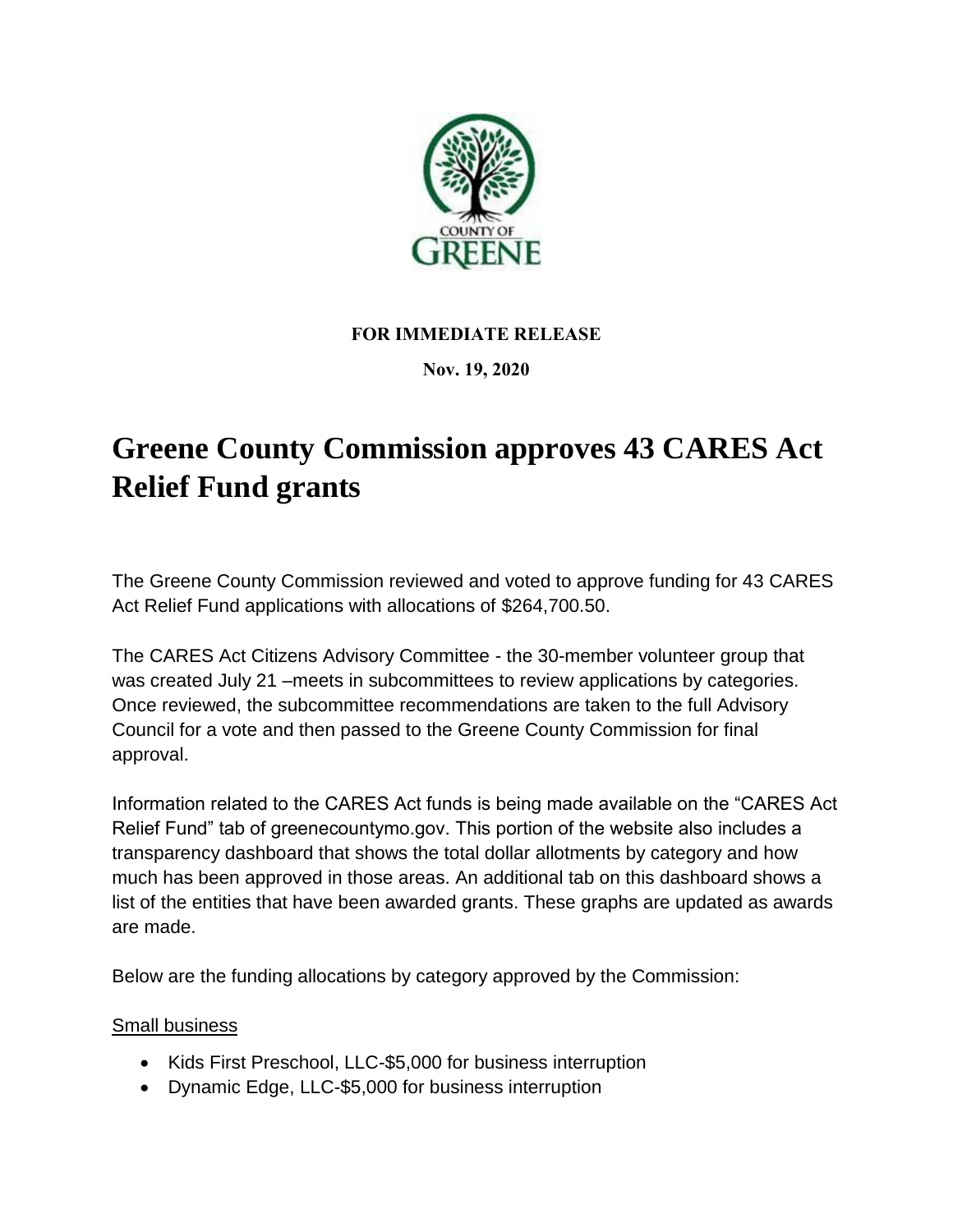- Advanced Fabrication Technologies, Inc.-\$5,000 for business interruption
- The C.R. Little Company (DBA Interval Settlement Solutions)-\$5,000 for business interruption
- Qunic Boutique, LLC-\$5,000 for business interruption
- Prodwell Investment, LLC (DBA Cars R Us)-\$5,000 for business interruption
- 2 Rivers Inc. (DBA Midnight Rodeo)-\$5,000 for business interruption
- Hargrove Counseling, LLC-\$5,000 for business interruption
- Farmers Market of the Ozarks-\$9,529 for business interruption
- Anyone Sews-\$5,000 for business interruption
- Haseltine Estates Events, LLC-\$5,000 for business interruption
- Robert W Nunn, DDS-\$5,000 for business interruption
- Brad R Burks, DMD-\$5,000 for business interruption
- Nurse Hustle Recruitment-\$5,000 for business interruption
- Scenic Dry Cleaners (DBA Phillips Formal Wear/Dry Cleaners)-\$5,000 for business interruption
- The Joshua Company, LLC (DBA Linda's Flowers & Karl's Tuxedos)-\$10,000 for business interruption
- Five Cedars, LLC (DBA That Lebanese Place)-\$5,000 for business interruption
- The Tooth Truck, Inc. -\$5,000 for business interruption
- FWSGF, LLC (DBA Finnegan's Wake)-\$5,000 for business interruption
- Headline Productions, LLC-\$5,000 for business interruption
- Blue Noodle, LLC (DBA Metro Grill)-\$10,000 for business interruption
- Burrito Concepts, LLC (DBA Qdoba)-\$20,000 for business interruption
- Askinosie Chocolate, LLC-\$10,000 for business interruption
- Springboard Ventures, LLC (DBA Alamo Theatre)-\$15,000 for business interruption
- Sunshine State of Mind (DBA Sun Tan City)-\$10,000 for business interruption
- Assessment Consultants, LLC-\$5,000 for business interruption
- Gooya Media, LLC-\$5,000 for business interruption
- Fahey & Rhea, LLC (DBA Wallace Rae Salon)-\$5,000 for business interruption
- Shake This, LLC-\$5,000 for business interruption
- Kyle Vesely Associates, LLC-\$5,000 for business interruption
- DB Design Salon and Gallery, LLC-\$5,000 for business interruption
- Burn Bros, LLC (DBA Early Bird Breakfast Pub)-\$10,000 for business interruption
- The Mystery Hour-\$5,000 for business interruption
- Rich Image, LLC Beauty Shop-\$5,000 for business interruption
- Recovery Outreach Services-\$5,000 for business interruption
- Independent Printing-\$5,000 for business interruption
- Woolsey Academy for Young Learners-\$5,000 for business interruption
- Brett Durbin, DDS, LLC (DBA Greater Springfield Dentistry)-\$5,000 for business interruption
- A Cricket in the House-\$5,000 for business interruption